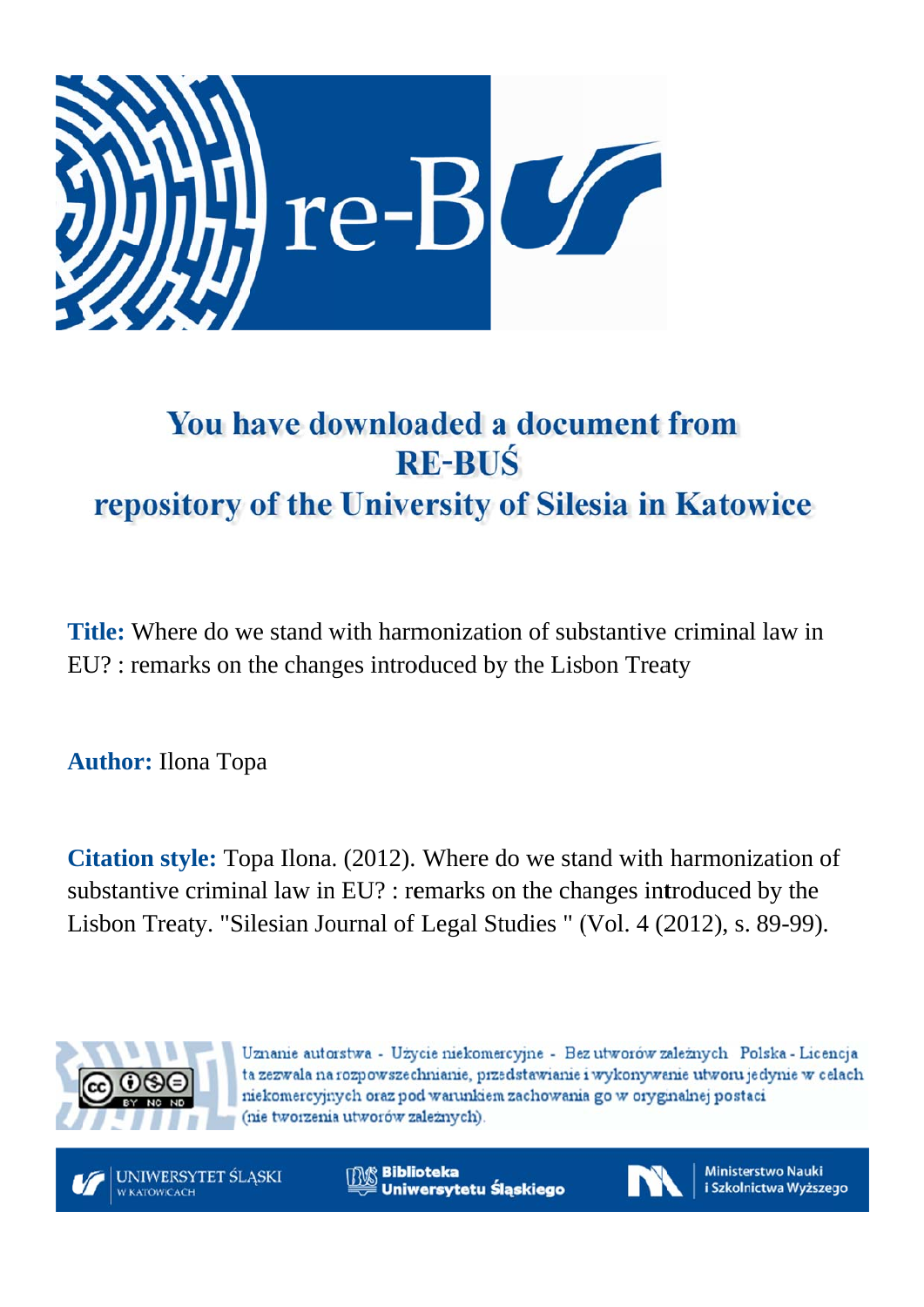The Author is an assistant professor in the Department of Public International and European Law of the Faculty of Law and Administration, University of Silesia in Katowice

# **Where do we stand with harmonization of substantive criminal law in EU? Remarks on the changes introduced by the Lisbon Treaty**

## **Introduction**

Since the entry into force of the Maastricht Treaty in 1993 the harmonization<sup>1</sup> of substantive penal law has been an essential but sensitive element of the European Union (hereinafter: the EU) Member States' cooperation in criminal matters.

Up till now, in the discussions on criminal law emphasis is laid down on the significance of the values of national sovereignty and cultural identity, especially in the EU integration context. In result, it traditionally has been dealt through intergovernmental cooperation within so called third pillar – Justice and Home Affairs. After entering into force of the Amsterdam Treaty it found its place among the objectives of 'an area of freedom, security and justice'2.

There are many changes introduced in the sphere of criminal law by the Lisbon Treaty3. As 'the area of freedom, security and justice' encompasses various aspects of the criminal cooperation in the EU it would be impossible to present all of them in this short contribution.

The particular aim of this article is to present the latest regulations relating to the harmonization of substantive criminal law. Before discussing them one additional comment is needed. As is generally known, the harmonization of criminal laws in the EU is not restricted to the questions of crimes and penalties but it deals with general principles of criminal law, criminal procedure and legislation relating to the operational and practical cooperation in criminal matters as well4. Limiting this article to the harmonization of substantive criminal law has a principal reason: in the opinion of the author these are material law's provisions that have the primary role in providing for smooth

<sup>1</sup> The author uses in this article the term 'harmonization' instead of 'approximation'. Although the latter is generally used in the EU official documents, the differences in the meaning are, in fact, minor and are essentially based on one factor, which is a restriction of "the approximation approach" to the EU only. 2 Consolidated version of the Treaty on European Union (as amended by the Treaty of Amsterdam

amending the Treaty on European Union, the Treaties establishing European Communities and related acts), OJ C 325/5 (2002).

<sup>&</sup>lt;sup>3</sup> Treaty of Lisbon amending the Treaty on European Union and the Treaty establishing the European Community, signed at Lisbon, 13 December 2007, OJ C 306/01 (2007). 4 The phenomenon of the harmonization of criminal law also takes place on the level of international

law, just to give an example of mutual influence between the law of the International Criminal Court and national laws. See e.g. Rogacka-Rzewnicka, 2009.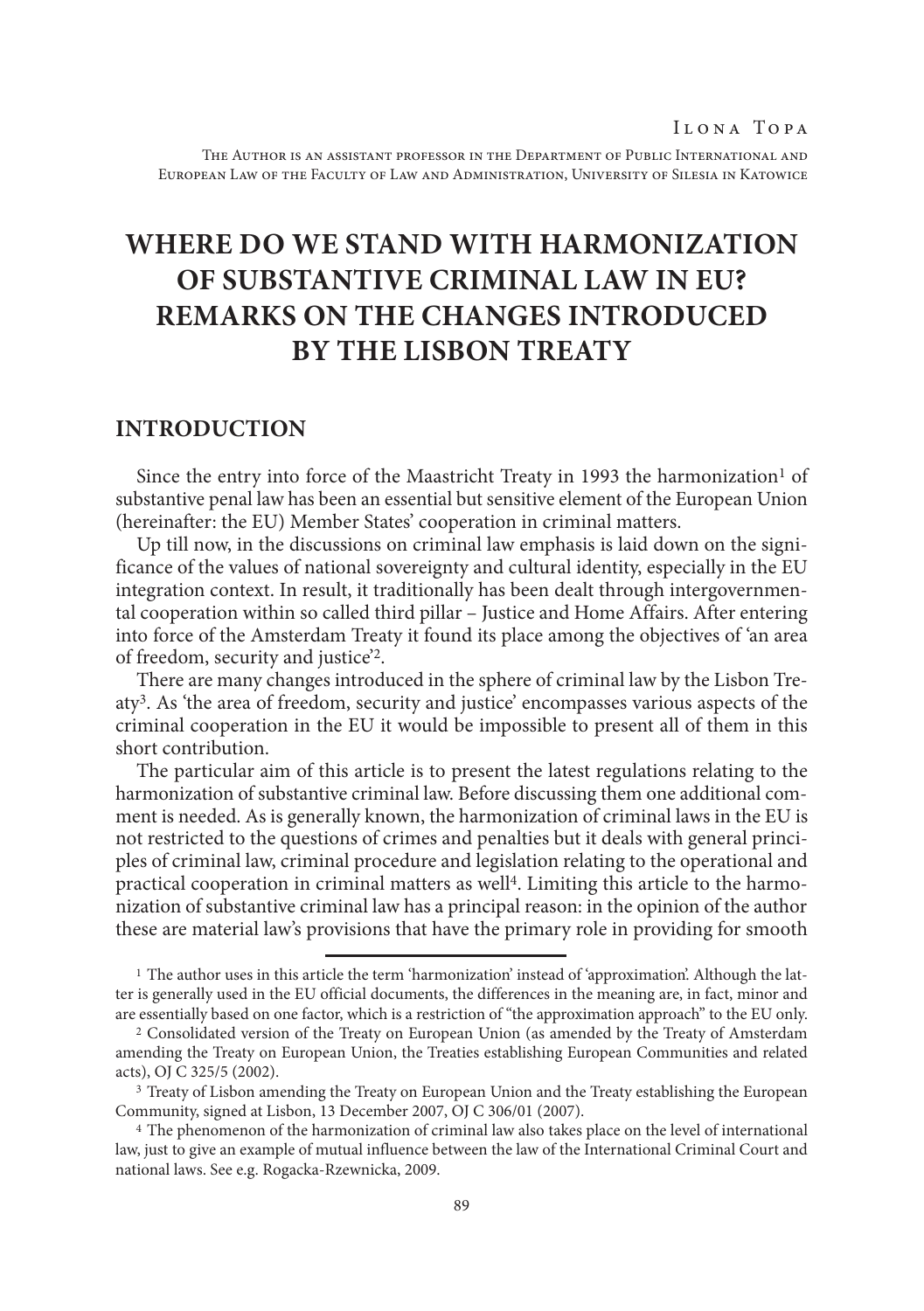and effective collaboration in practice. Therefore, their harmonization constitutes basic and necessary prerequisite for the creation of 'the area of freedom, security and justice'.

# **1. Theoretical considerations**

The terminology relating to the subject matter of this article is far from being consistent. In political debates, scientific works and legal texts different terms are used to describe a method or a process that should result, generally speaking, in common understanding and regular application of certain legal norms and rules.

European documents involving criminal legislation expressly use the word 'approximation' and define it as an instrument allowing for "progressively adopting measures establishing minimum rules relating to the constituent elements of criminal acts and to penalties"5. As the approximation engages minimum regulation, it consequently leaves the modalities of the implementation of specific legal instruments to the choice of the Member States. This model implies that the aim of approximation is the elimination of national norms in contrast or differing from the EU standards (Vermeulen, 2002: p. 73). One should add that the approximation constitutes a narrow and specific concept, existing exclusively within the EU law.

Nevertheless, much often the term 'harmonization' is used. The main problem with this notion is that currently there is no legal definition of it. Also scholars interpret harmonization of criminal law with different meanings giving little clarification on how this term should be understood. Even though, it is possible to extract common element that is the elimination of disparities between the criminal justice systems of different states. This phenomenon is defined as "making more similar or alike different justice systems or parts of it" and "the realization of improvement and harmony with the absence of disparities" (Tadić, 2002: pp. 8–9). Another proposition suggests that the harmonization of criminal legislation should not aim at eliminating differences among legal systems but rather at removing frictions (understood as symptoms and expression of disorder within a system of laws) and in order to make different systems more consistent among them (Nelles, 2002: p. 34). In result, it should be used only when frictions exist and need to be removed (Calderoni, 2010: p. 3). The latter seems to be more accurate in the context of criminal law, which undoubtedly constitutes system of law where essential degree of autonomy for national legislators is needed and supranational institutions should act only if it is necessary to achieve common goals.

Before the changes brought about the Lisbon Treaty are discussed, a short account should be given on what are the general functions and aims of harmonization. In doctrine the autonomous and auxiliary functions of harmonization are distinguished (Weyembergh, 2005: pp. 1582–1584). The first one denotes that the harmonization of criminal law of the EU Member States is an autonomous means to create, the area of freedom, security and justice. In that sense, the harmonization provides for equal legal protection within the EU and helps to fight crime because criminals cannot take advantage from differences in penalization. The support function is based on the presumption that the lesser differences between the EU Member States' criminal law systems make the cooperation between them possible and more effective. In this sense it

<sup>5</sup> TUE, article 31(1)(e).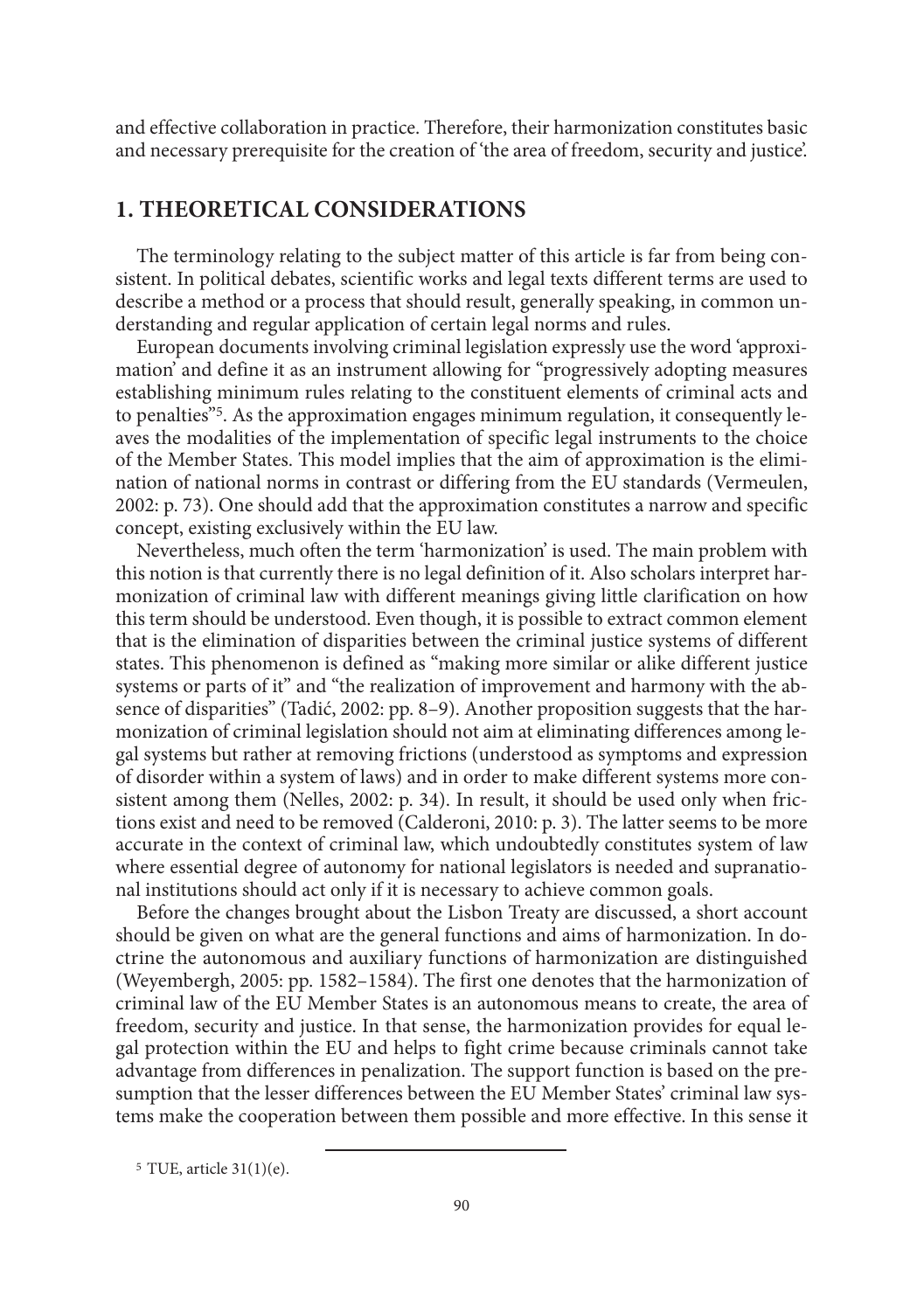builds on mutual confidence and trust that the legal systems of Member States have, to the agreed extend, similar norms and rules.

# **2. Harmonization in the Lisbon Treaty**

#### **2.1. General remarks**

To discuss fully the amendments introduced by the Lisbon Treaty with regard to the harmonization of substantive criminal law it is necessary to present both the general provisions that have an impact on the issue of harmonization, mainly some aspects of the legislative procedure and the specific regulations relating to harmonization as such.

The first adjustment, being the direct effect of abolishing the pillar structure of the EU, is the introduction of the ordinary procedure while voting on the criminal law's matters. It means the shift to qualified majority voting instead of unanimity. It means also that the European Parliament is involved in the procedure with the possibility to bring a proposal to the end.

Secondly, the form of the legal instrument has been changed. The former framework decision was replaced by a directive. However, both types of these legal acts are quite similar: each member state is obliged to adopt provisions in its own legal system to implement them. The main difference lies in the direct effect. Article 34(2)(b) of the former Treaty on European Union (hereinafter: TEU) *expressis verbis* stated that the framework decisions shall not entail direct effect. Now, in relation to the directives there is no such provision.

Thirdly and most importantly, the European Commission (hereinafter: the Commission) has gained the full powers to effectively control Member States if they properly, promptly and correctly implement relevant criminal law's provisions into national legal framework with the competence to bring a case against a state before the Court of Justice (hereinafter: ECJ).

## **2.2. TFEU on harmonization of substantive criminal law**

The provisions comprising the former third pillar are included in title V of the Treaty on the Functioning of the European Union (hereinafter TFEU) $\delta$ . For the subject matter of this article, of the interest here are Chapter 1 (General provisions), Chapter 4 (Judicial cooperation in criminal matters) and, specifically, article 83 TFEU in which the issue of harmonisation of criminal laws is dealt with.

A reference to article 67(3) TFEU helps to identify the position of harmonization among all the measures intended "to ensure high level of security" of the Union. This provision lists the instruments that should be employed in order to establish 'an area of freedom, security and justice' and does it in specific and systematized order. It places "the approximation of criminal laws" on the last place and makes it restricted by the condition of necessity. Moreover, article 82(1) TFEU states that "judicial cooperation in criminal matters in the Union shall be based on the principle of mutual reco-

<sup>6</sup> Consolidated versions of the Treaty on European Union and the Treaty on the Functioning of the European Union, OJ C 83/2010.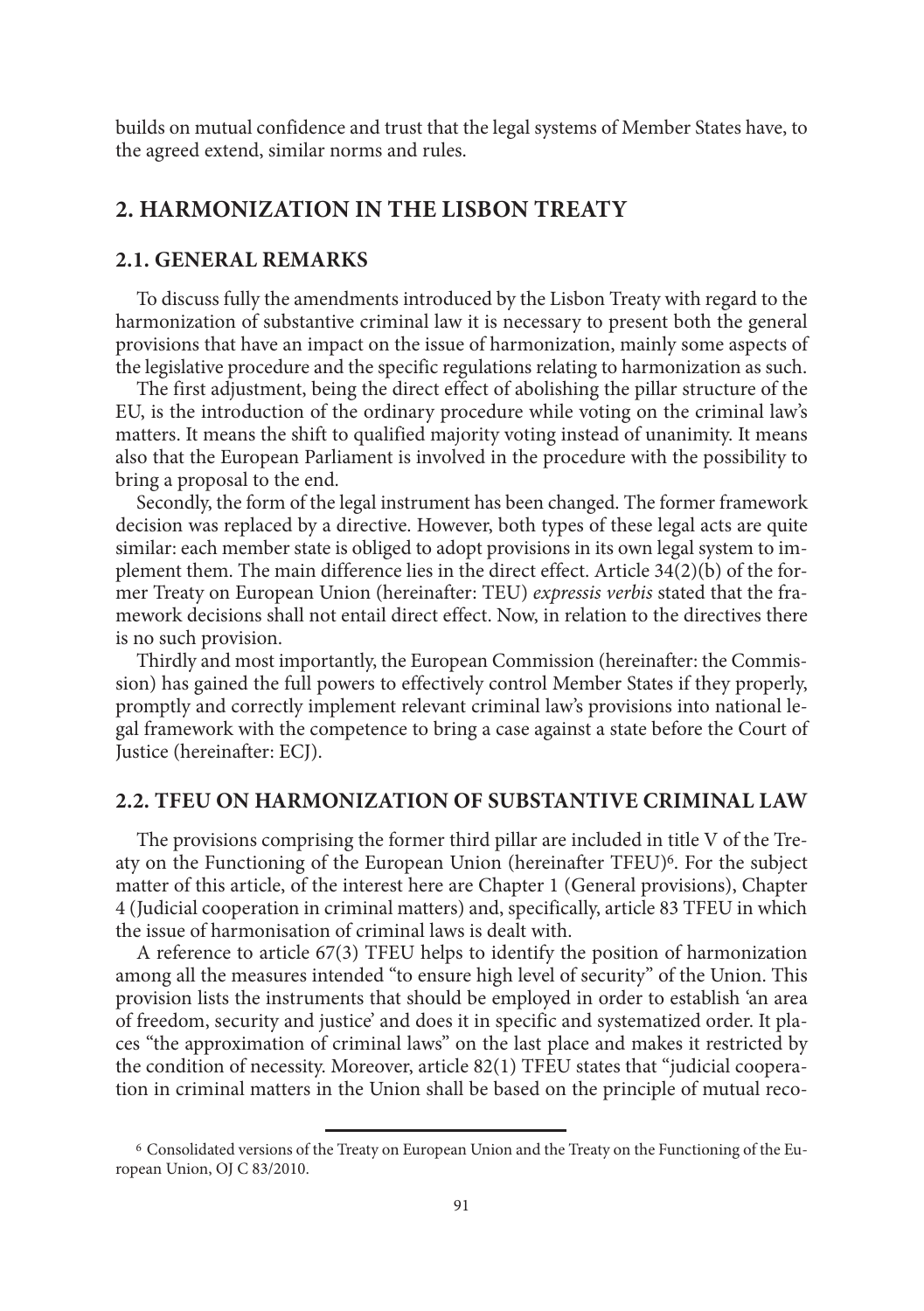gnition of judgments and judicial decisions and shall include the approximation of the laws and regulations of the Member States". On its part, this clause shows the relation between these two principles. Accordingly, the principle of mutual recognition, described as "the motor of the European integration in criminal law in recent years" (Mitsilegas, 2006: p. 1277), explicitly was made the cornerstone of the judicial cooperation in criminal matters. Clearly, it occupies more prominent position as is declared a general principle of cooperation without any restriction while the harmonization of the criminal law is either interconnected with the development of the mutual recognition in the field of criminal procedure (article 82(2) TFEU) or limited to specific offences (article 83(1) TFEU).

Moreover, the Lisbon Treaty has clarified the questions of the scope and subject of harmonization. An innovation is the direct indication in article 83(1) TFEU which areas of crimes can be subjected to the harmonization efforts within the EU. Currently, this article lists following areas: terrorism, trafficking in human beings and sexual exploitation of women and children, illicit drug trafficking, illicit arms trafficking, money laundering, corruption, counterfeiting of means of payment, computer crime and organised crime. There are some areas of crimes that formerly had not been included in TEU although in practice the EU institutions adopted some legal instruments dealing with them.

The changes relating to the list of crimes are understandable and logical. The EU was given an explicit competence constituting the justification for already adopted legal acts. In consequence, one can argue that there has been no modification of the EU competence in the field of substantive criminal law as the list included in article 83(2) TFEU simply constitutes the acceptance of the previously prevailing practice (Peers, 2008: p. 518). However, it is necessary to take into account that the implicit competence of the EU to harmonize criminal law in certain areas not mentioned directly in the treaties could have been accepted as long as each Member State had a power of veto and could turn down a proposal for such a legal act. Currently, with the ordinary procedure in place when Member State can be outvoted and thus in some way forced to implement legal provisions that it does not want, such an indirect extension is at least objectionable.

The correct understanding founds its verification in the last sentence of article 83(1) TFEU, which for the inclusion of new areas of crime (meeting the criteria of particular seriousness and cross-border dimension resulting from the nature or impact of such offences or from a special need to combat them on a common basis) as apt for harmonization requires a unanimous decision by the Council. Moreover, such decision has to be founded on the basis of developments in crime7.

According to the wording of article 83(1) TFEU the harmonization takes place in relation to two aspects of criminal law: the definitions of criminal offences and the sanctions (penalties) in the areas concerned. What is important here, it is to note that the EU competence relates only to the establishment of 'minimum rules'. It means that the Member States are obligated to introduced into their legal systems certain norms but not excluding further-reaching solutions. Consequently, the harmonization of substantive

<sup>7</sup> Interestingly, in order to remedy the lack of statistics on crime and criminal justice at the EU level and to provide an organizing framework for legislation dealing with emergent or evolving forms of criminality the special EU Action Plan was launched in 2006.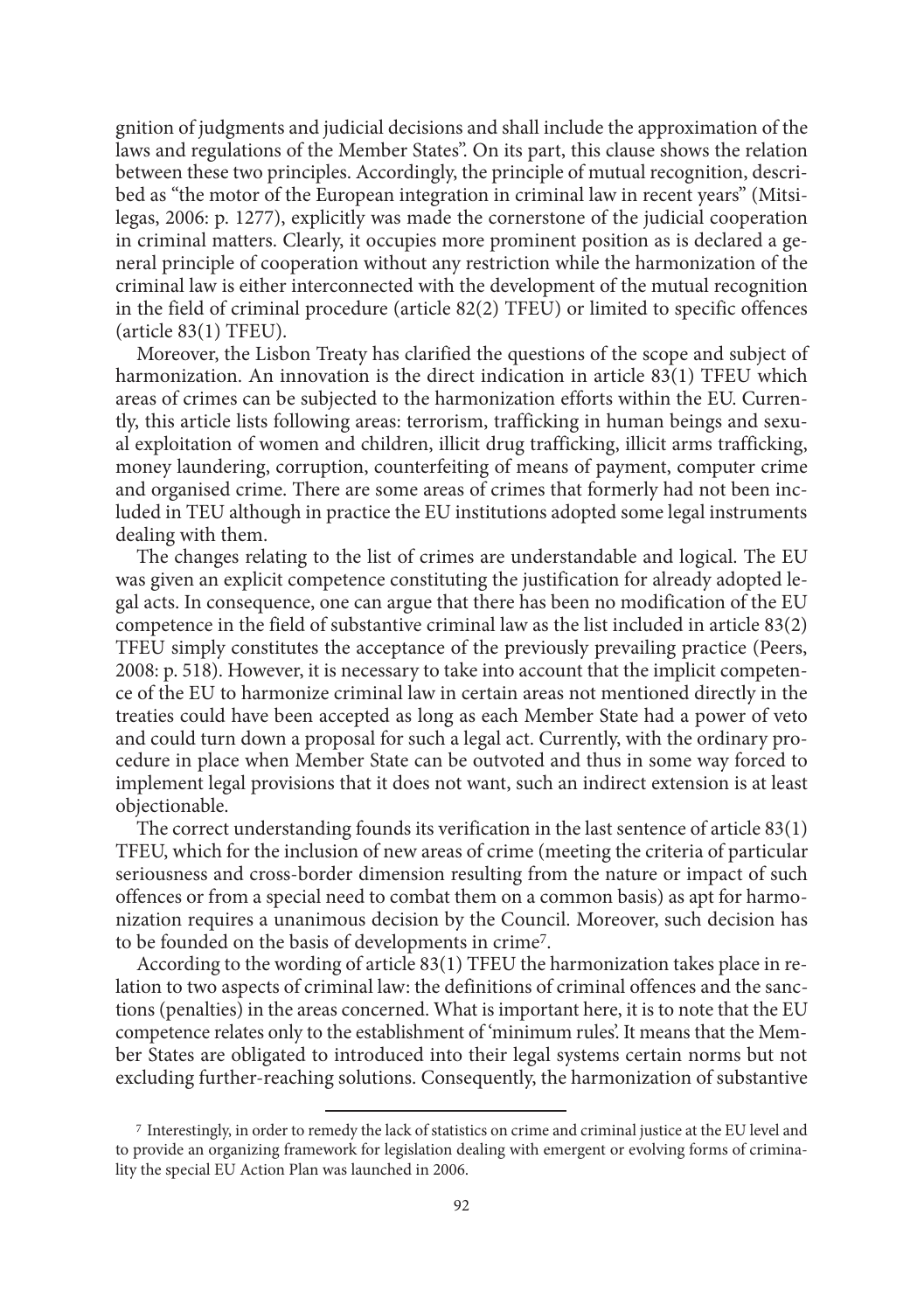criminal law in the EU entails the questions of incrimination – by defining sets of behaviours which must be criminalized by national law and of sanctions – through the indication of the level of penalties which must not be undercut by national legislation.

In addition to already mentioned above main functions of harmonization, there are also some more specific for the field of substantive criminal law. The harmonization of constituent elements of criminal acts assures that all EU Member States make certain behaviour a criminal offence in order to avoid safe havens for criminals within the whole Union. Also, it facilitates the forms of cooperation that traditionally require double criminality. Moreover, it brings coherence in the definitions of these crimes which are considered priority by the EU. On its part, setting minimum penalties that core crimes incur provides for more severe punishment and precludes the criminals to take advantages of lenient sentencing that could exist in some states without harmonization efforts (Vermeulen, 2002: pp. 74–75).

Another novel regulation is included in article 83(2) TFEU, which provides that if "the approximation of criminal laws and regulations of the Member States proves essential to ensure the effective implementation of a Union policy in an area which has been subject to harmonisation measures, directives may establish minimum rules with regard to the definition of criminal offences and sanctions in the area concerned". There was no such provision in the former treaties, though it should be considered rather a formal sanctioning of the ECJ judgements in the so called *Environmental sanctions'*8 and *Ship Source Pollution'*9 cases than a innovative competence.

Clearly, the Lisbon Treaty takes into account the recent ECJ case-law on criminal law, particularly in regard to the competence to harmonize criminal law sanctions for violation of the European (non-criminal) standards and regulations<sup>10</sup>. In any case, the introduction of this provision to TFEU puts an end to the previous disputes of whether there was a implied competence for the European Community (hereinafter: EC) institutions to legislate in criminal law in the absence of an explicit mandate. Currently, such a subsidiary competence is established.

One should note that the Lisbon Treaty has not amounted to the complete 'communitarization" in the discussed field. 'The area of freedom, security and justice' still creates separate regime with specific features, and 'European criminal law' differentiates from the rest of the EU legislation in this regard that it provides for the guarantees for states that do not agree on certain legal acts.

Specifically, article 83(3) TFEU gives the possibility to apply so called emergency brake if the provision in question would affect fundamental aspects of national criminal justice system. The primary question is what does a formula "fundamental aspects of national criminal justice" mean? As it relates to criminal law, there is no doubt that it must be interpreted strictly (Peers, 2008: p. 527; Herlin-Karnell, 2008: pp. 6–7). The problem is in settling on if it refers to all the aspects of constitutional importance and rank or the strict interpretation limits its scope precisely to the criminal justice system (Peers, 2008: p. 526). It seems that the first option is a correct one. In national law's system it is hardly conceivable to make strict distinctions between 'constitutional' and 'criminal'

<sup>8</sup> Case C-176/03 *Commission v. Council* [2005] ECR I-7879.

<sup>9</sup> Case C-440/05 *Commission v. Council* [2007] ECR I-9097.

<sup>10</sup> This issue is elaborated in more details below.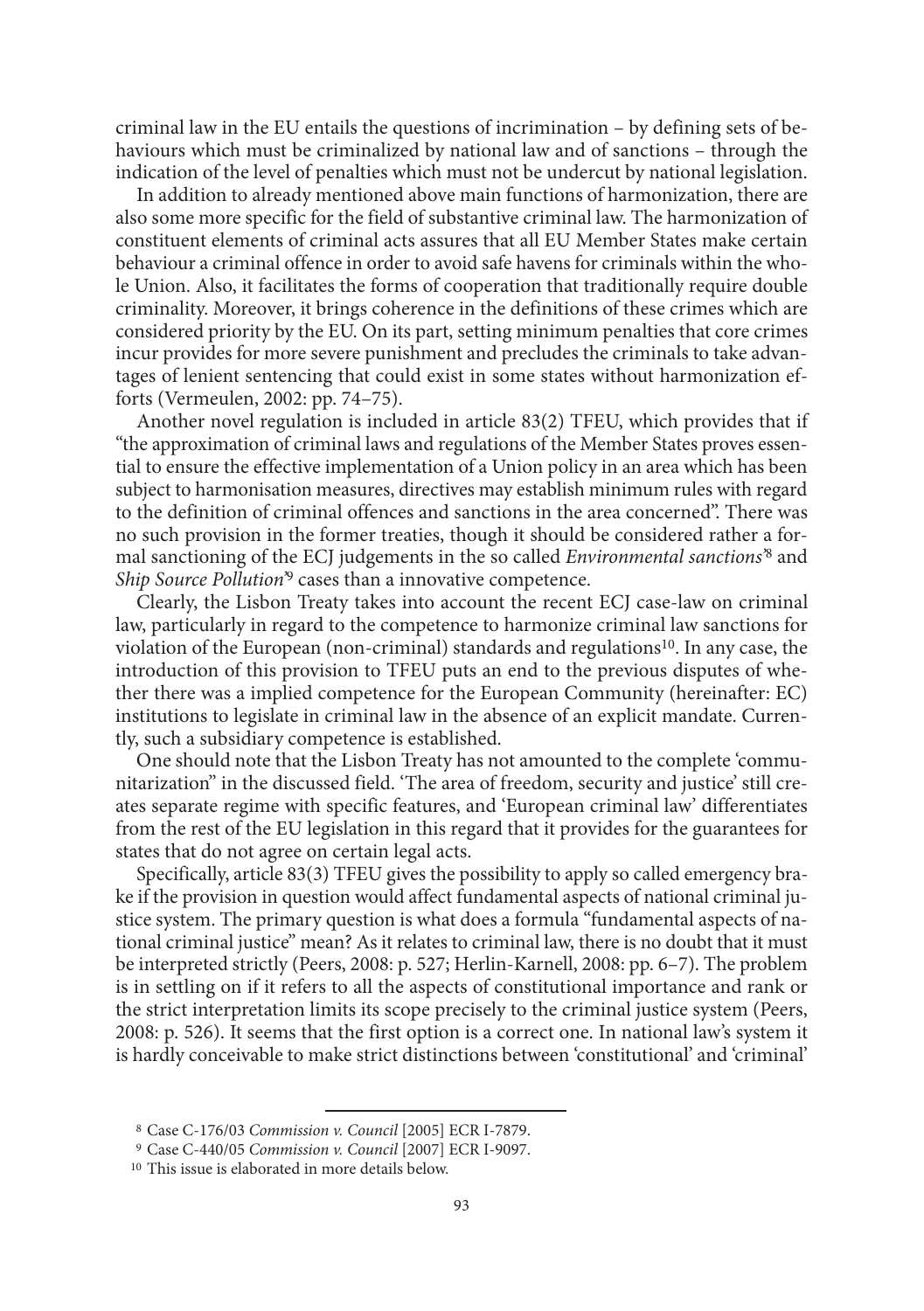while discussing, just to give an example, the issues of the sentence for life or of the offences relating to the freedom of religion and speech.

On the basis of article 83(3) TFEU each Member State is entitled to request the referral of the draft directive to the European Council. In consequence, the ordinary legislative procedure is suspended. Then, only reaching a *consensus* allows for the termination of the ordinary legislative procedure's suspension. Undoubtedly, the notion of an emergency brake is attractive for the Member States with a strong relationship between the criminal law and the nation state, hence remedies the Member States anxiety about the loss of their national sovereignty in criminal law matters (Herlin-Karnell, 2010: pp. 1117–1118).

On the other hand, the emergency brake's mechanism gives the opportunity to other Member States to move further by establishing the enhanced cooperation. In successive proceeding the provisions on enhanced cooperation shall apply<sup>11</sup>. Interestingly, some authors claim that allowing this procedure in relation to the cooperation in criminal matters may put off states from resorting to blocking procedure too often (Grzelak, 2009: p. 149). This thought should be assessed correct: the creation of a group of states within the EU having more advanced or simply dissimilar norms from other states, especially in the field of substantive criminal law, may impel the fragmentation of the EU law and, in effect, be the impediment for the establishment of 'the area of freedom, security and justice'.

A particular guarantee is provided for some states by Protocol No. 21 (Ireland and the United Kingdom) and Protocol No. 22 (Denmark) to the Lisbon Treaty12. These states opted-out of the area of freedom, security and justice. Accordingly, they will be bound by the EU criminal law's provisions only if they express a will to join to all or some of the measures adopted in this field.

# **3. Harmonization till now**

Article 31(1)(e) of the former TEU made the harmonization of substantive criminal law possible in the fields of organized crime, terrorism and illicit drug trafficking. Nonetheless, framework decisions have dealt with a wide range of offences such as high- -tech crimes, trafficking in human beings, financial crimes, tax fraud or sexual exploitation of children. In consequence, a great number of legal acts encompassing all areas of crime listed in article 83(1) TFEU have been adopted before the Lisbon Treaty came into force. Surely, the EU institutions disregarded the essentially restricted mandate given to them – that is to adopt measures establishing minimum rules relating to substantive criminal law in only a limited number of subject areas (Vermeulen, 2002: p. 70).

Although the harmonization measures relating to substantive criminal law were undertaken mainly by the instruments of the former third pillar, quite surprisingly, also the EC directives were used for virtually the same purpose. This second mode of harmonization applied in case of certain policies falling directly under the former first pillar.

<sup>&</sup>lt;sup>11</sup> They are included in Chapter IV of the Treaty on European Union.

<sup>12</sup> See Protocol (No. 21) on the position of the United Kingdom and Ireland in respect of the area of freedom, security and justice and Protocol (No. 22) on the position of Denmark, OJ C 83/299 (2010).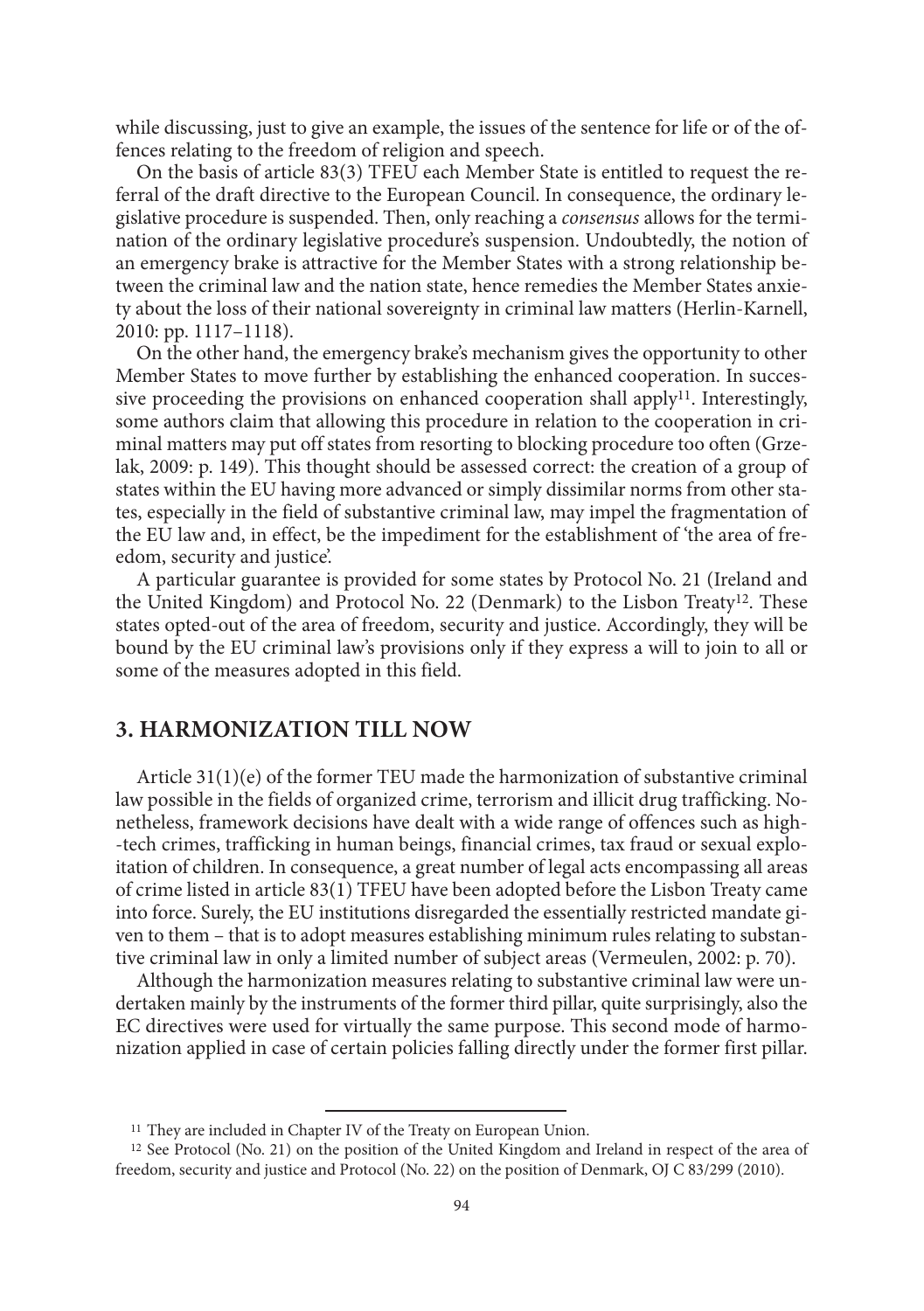This particular development would not occur without the impact of the ECJ jurisprudence. A landmark case – mentioned above *Environmental sanctions'* case had been delivered by the Court in 2005. The main allegation was a procedural one: the Commission requested annulling the Framework Decision 2003/80/JAI on the protection of the environment through criminal law on the basis that the Council had applied erroneous legal basis (provisions relating to the third pillar instead of those proper for the first pillar legislative procedures) 13. The ECJ, after analyzing the substance and aim of the framework decision, decided to annul it<sup>14</sup>.

It was stated above that that had been "a landmark case". Indeed, it was. Until that judgment it was apparent that the harmonization of national criminal laws constitutes a competence of the EU Member States under the third pillar, while the EC does not generally have such a competence15. However, in the *Environmental sanctions'* judgment the Court established some conditions, fulfillment of which allowed harmonizing national criminal laws on definitions of criminal offences: essential character of the harmonizing measure; that is necessary in order to ensure full effectiveness of adopted rules; and with regard to serious offences16. In the *Ship Source Pollution* judgment the Court clarified the scope of the EC competence in criminal matters, concluding that the EC legislator does not have competence to decide on the type and level of criminal sanctions17.

In consequence, these judgments created the division of competences in criminal law between the Member States using intergovernmental mode of creating legal acts and the communitarized approach in the EC. In legal terms it did not grant the Community the general competence in this field and only clarified that the approximation of states' legal systems in the area of criminal law, when it concerns the crimes infringing common policies, should have been subjected to the procedures proper for the particular policy (Grzelak, 2009: p. 60). However, *de facto* it allowed the EC to legislate on specific criminal substantive law's issues like the environmental offences<sup>18</sup>.

The Lisbon Treaty has entered into force in December 2009. Nevertheless, the first directives involving the harmonization of criminal substantive law and based on the Title V provisions of TFEU has been adopted in 2011. The majority of them replace

<sup>17</sup> Case C-440/05, § 70.

<sup>18</sup> Indeed, the EC institutions took the advantage of that judgment and had adopted the directives on criminal substantive law before the Lisbon Treaty entered into force, the Directive 2008/99/EC of the European Parliament and of the Council on the protection of the environment through criminal law (OJ L 328/88/2008) being the primary example.

<sup>13</sup> Case C-176/03 *Commission v. Council* [2005] ECR I-7879, § 2–15.

<sup>&</sup>lt;sup>15</sup> See e.g. the well known *Lemmens case* (Case C-226/97, ECR I-3711, § 19) where the Court held as follows: "Although in principle criminal legislation and the rules of criminal procedure are matters for which the Member States are responsible, it does not follow that this branch of the law cannot be affected by Community law".

<sup>16</sup> Case C-176/03, § 48, which precisely provides that "[…] the last-mentioned finding (on the general lack of competence to legislate in criminal law) does not prevent the Community legislature, when the application of effective, proportionate and dissuasive criminal penalties by the competent national authorities is an essential measure for combating serious environmental offences, from taking measures which relate to the criminal law of the Member States which it considers necessary in order to ensure that the rules which it lays down on environmental protection are fully effective".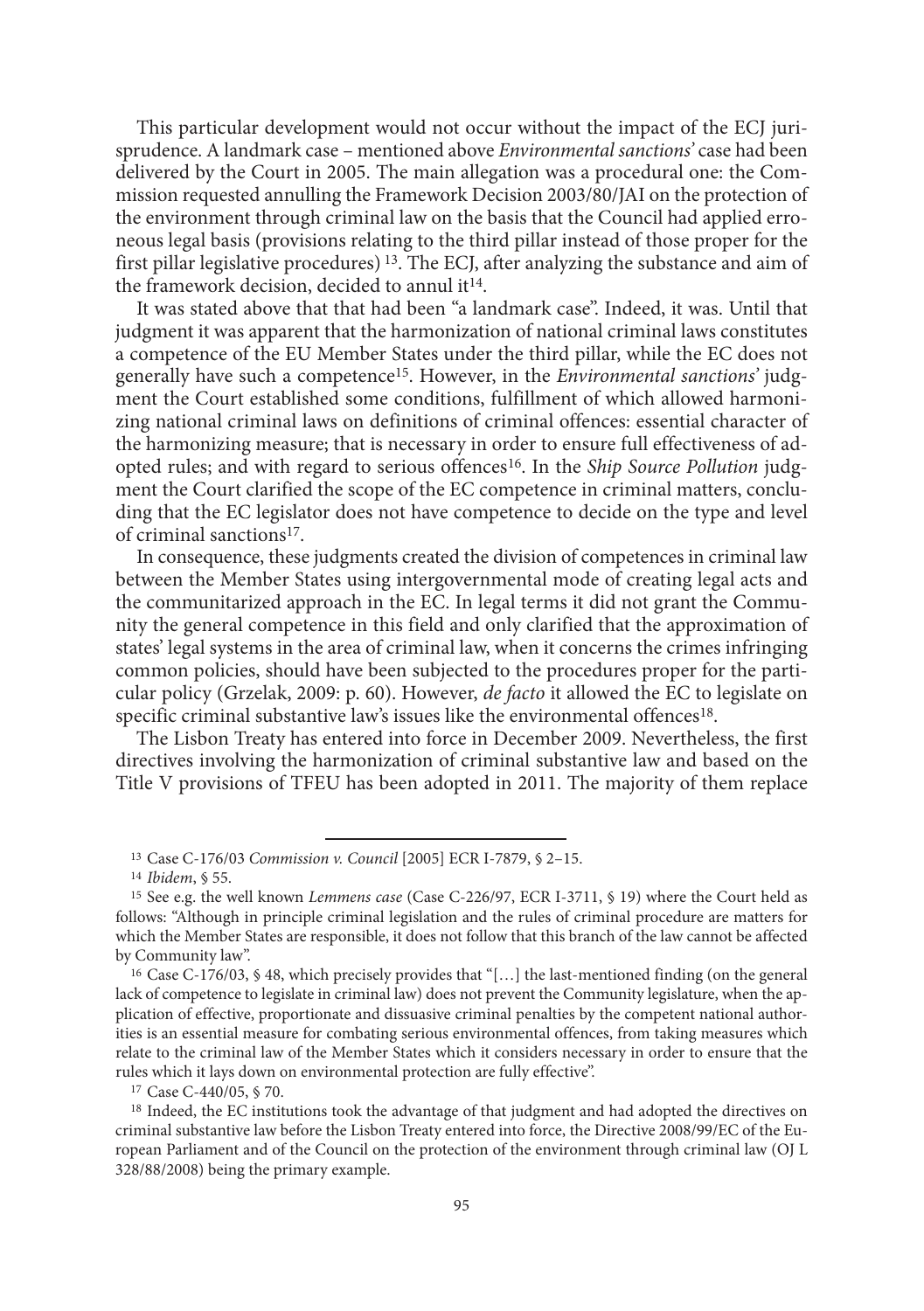previous framework decisions19. The justifications given for this legislative activity are similar in all the cases. Firstly, they refer to the inadequacies of framework decisions: insufficient or erratic implementation, the eventuality to invoke exception or reservation while transposing framework decisions into national legal systems and the lack of the effective mechanisms of control over the Member States. Secondly, the emergence of a new forms and types of criminal behaviours within particular area of crime that need to be penalized is taken into account20. To give an example, the Directive on trafficking in human beings of 5th April 2011 adopts a broader concept what should be considered trafficking in human beings and includes additional forms of exploitations such as forced begging, exploitation of criminal activities (that is exploitation of a person to commit e.g. pick-pocketing, shop-lifting, drug trafficking and other crimes that are subject to penalties and involve financial gain) or removal of organs that were not incorporated in the former framework decisions<sup>21</sup>. What is more, in addition to harmonizing the EU Member States' substantive criminal laws, it establishes robust provisions on victims' protection. This particular developments are crucial in the light of the general tendency, not only in European but also in international criminal law, towards the idea of restorative justice giving the priority to the needs and rights of the victims and not the perpetrators of crimes.

# **Conclusions**

The Lisbon Treaty has brought about many changes into the functioning of the EU in the area of freedom, security and justice. Most of them constitute the confirmation of previous practice but these clarifications were necessary for having the Member States willing to fully comply with the rules restricting their competences. Moreover, they allow for the further harmonization of substantive law with regard to the crimes considered the most challenging for Europe.

Obviously, the systematic changes that are the result of the abolishment of the EU pillar structure have the most significant impact. The adjustments in the legislative procedures provided for the increased position of the European and national parliaments22. Thus, at least partially, the 'democracy deficit' in the EU has been embarked upon. It is less challenging to persuade the Member States that some modifications in the field of criminal law are indispensable if the procedure is conceived more democratic. Also the introduction of the ordinary legislative procedure should be welcomed as it is both quicker and simpler. Moreover, the shift from the framework decision to the directives

<sup>19</sup> E.g. Directive 2011/36/EU of the European Parliament and of the Council on preventing and combating trafficking in human beings and protecting its victims, and replacing Council Framework Decision 2002/629/JHA, OJ L 101/1/2011; Directive 2011/93/EU of the European Parliament and of the Council of 13 December 2011 on combating sexual abuse and sexual exploitation of children and child pornography, and replacing Council Framework Decision 2004/68/JHA, OJ L 335/2/2011.<br><sup>20</sup> See e.g. Memo/10/107 of 29 March 2010 concerning the proposal for a Directive on combating sexu-

al abuse, sexual exploitation of children and child pornography, available at: http://europa.eu/rapid/press-Releases.Action. do?reference=MEMO/10/107 (accessed on 15.10.2011).

<sup>&</sup>lt;sup>21</sup> See: the Directive 2011/36/EU.<br><sup>22</sup> On the role of national parliaments in the area of freedom, security and justice, see Article 12 of the Title II of the TEU ("Provisions on Democratic Principles").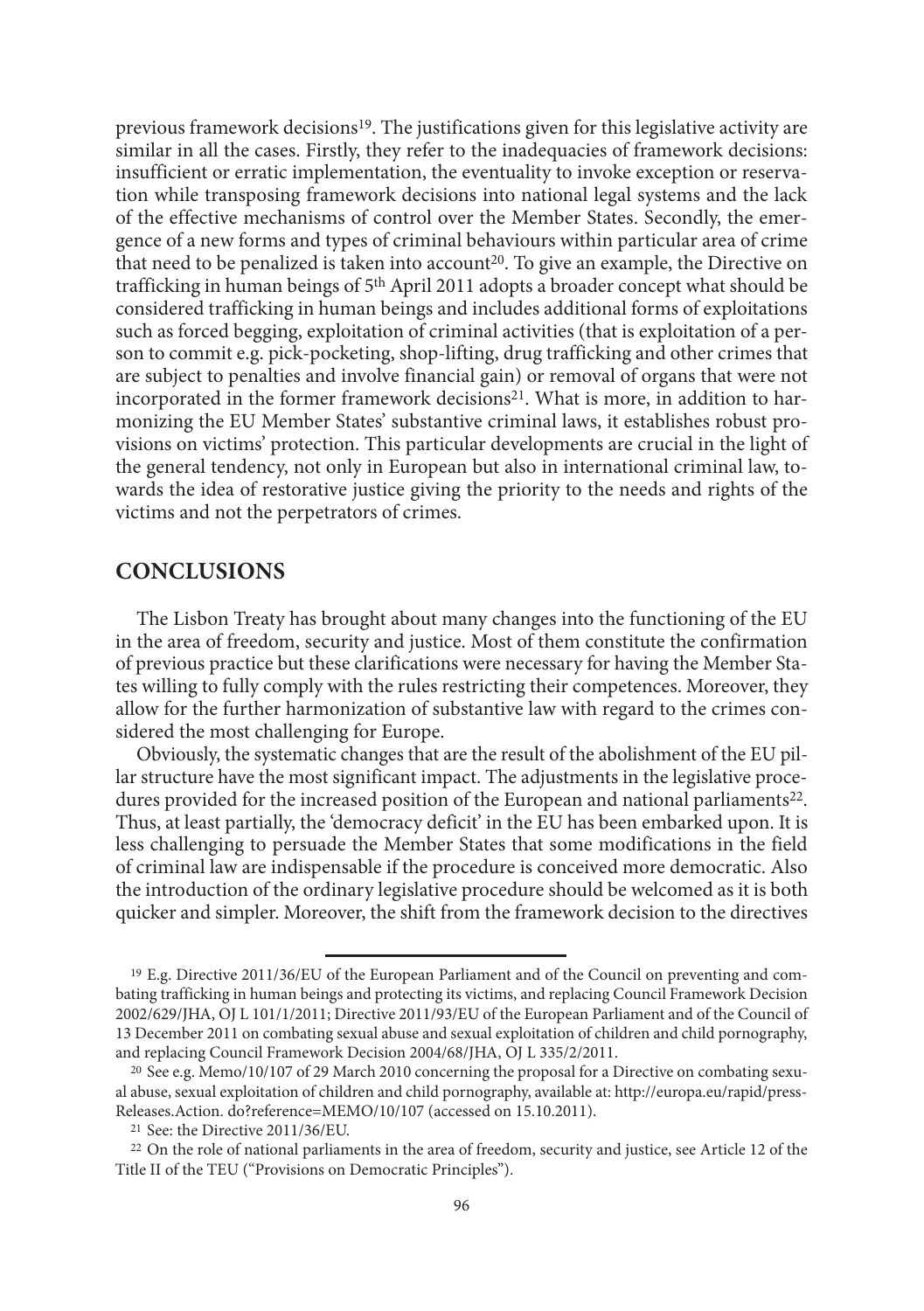as the instrument applicable to all areas of activity strengthens the consistency and homogeneity of the EU legal system.

The alteration that should have the greatest influence on the future of the EU criminal legislation is the jurisdiction of the Court of Justice over these matters both in terms of interpretation of legal acts and as a control mechanism over Member States as regards their implementation into internal law. The competence of the Court to review the validity and interpret the legal acts adopted in the area of freedom, security and justice is of great importance as they may entail many implications on fundamental rights*.* Furthermore, citizens are provided with all the means foreseen in the Community legal order for seeking the protection of their rights. In addition, it will help to overcome the main weakness of framework decisions – the absence of effective sanctions that could be used in cases of delayed or invalid transposition (Karsznicki, 2009: p. 73). However, it is not immediate change. According to article 10 of Protocol 36 to the Lisbon Treaty on Transitional Provisions, the full powers of the Court of Justice become applicable to the existing '*acquis'* of the third pillar legislation five years after the entry into force of the Treaty.

The factor that needs to be taken into account while discussing substantive criminal law is that this is an area where the diversity among the Member States is immense for number of reasons: primarily, because of its close relation with the culture and history of each nations and specifics of each society. Both the behaviours which are criminalized and the penalties for offences vary greatly across Member States. Therefore, one cannot forget what the rationale of harmonization is: it is not about making all national criminal law systems alike, it is about using them consistently. Only this approach will prevent criminals from taking advantage of free movement and, in the same time, allow the victims to have anywhere the same level of protection. The Lisbon Treaty sends also another important message, that the aspirations to unify the criminal law systems of the Member States have been moderated and that the Member States are first and foremost responsible for the substance of their criminal laws (Borgers, 2010: p. 354).

Even though harmonization of criminal laws in the contemporary Europe is unavoidable one should note that it does not guarantee that the practical application of adopted legal instruments will always follow the same or at least similar standards. It was assumed that the variety of legal cultures would cause significant differences in their practical application having in mind the far-reaching discrepancies with regard to the understanding of the function of statutorial provisions on the one hand and judicial decisions on the other as well as in the attitude towards the law in general among the diverse legal systems of the EU's Member States (Perron, 2005: p. 19). On the other hand, it was noted that the harmonization of criminal law may constitute a risk for the coherence of particular legal systems (Schünemann, 2004: p. 47). Moreover, it was expressed that it may challenge the position of the national legal orders. However, these concerns seem to be erroneous. The relevance of the national legal order in both international and European environment is undisputed. In addition, one should have in mind that it is up to the Member States how the practical implementation of the directives will be conducted, therefore there is an opportunity to avoid any incompatibility with existing national criminal laws.

Recently, the Commission has made an assessment of the scope and role of EU criminal law and it strongly underlined its 'added value' to the existing national criminal law systems. Firstly, it was noted that EU criminal law fosters the confidence of ci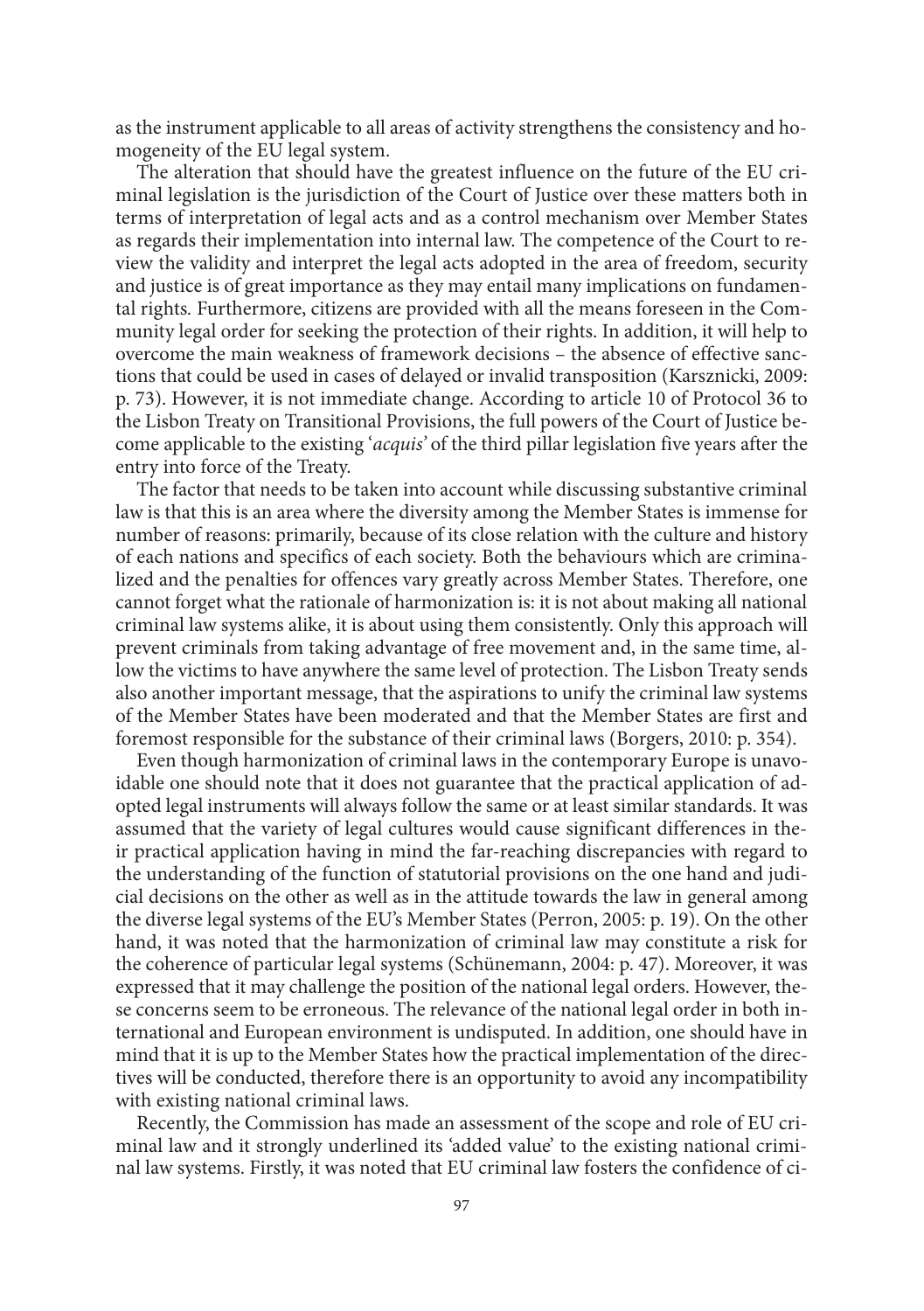tizens through a more effective fight against crime. Secondly, the Commission stated that the common rules strengthen mutual trust among the judiciaries and law enforcement measures as national authorities feel more comfortable recognizing decision taken in another Member State if the definitions of the underlying criminal offences are compatible and there is a minimum approximation of sanction level. Furthermore, it was emphasized that the harmonized criminal law helps to prevent and sanction serious offences against EU law in important policy areas<sup>23</sup>.

Undoubtedly, all these arguments are correct. Nevertheless, it should be born in mind that that the EU is only competent to legislate not to apply criminal law which is left for the Member States. In consequence, the appropriate implementation and efficient enforcement of common rules are the imperative requirements for creating the genuine 'area of freedom, security and justice'. In practice, therefore, it depends by and large on the willingness of the Member States to act together in order to achieve this objective.

# **BIBLIOGRAPHY**

- Borgers M., *Functions and Aims of Harmonisation after the Lisbon Treaty. A European Perspective*, [in:] *The Future of Police and Judicial Cooperation in the EU*, eds. Fijnaut C.J., Ouwerkerk J., Martinus Nijhoff Publishers 2010.
- Calderoni F., *Organized Crime Legislation in the European Union. Harmonization and Approximation of Criminal Law, National Legislations and the EU Framework Decision on the Fight Against Organized Crime*, Berlin–Heidelberg 2010.
- Grzelak A., *The European Union on the way towards the Area of Freedom, Security and Justice*, Warszawa 2009.
- Herlin-Karnell E., *The Lisbon Treaty and the Area of Criminal Law and Justice*, European Policy Analysis 2008, No. 3.
- Herlin-Karnell E., *What Principles Drive (or Should Drive) European Criminal Law?*, German Law Journal 2010, Vol. 11, No. 10.
- Karsznicki K., *Traktat Lizboński nowa szansa na usprawnienie współpracy w obszarze wymiaru sprawiedliwości*, Prokuratura i Prawo 2009, Vol. 11–12.
- Mitsilegas V., *The Constitutional Implications of Mutual Recognition in Criminal Matters in the EU*, Common Market Law Review 2006, Vol. 43.
- Mitsilegas V., *The third wave of third pillar law: which direction for EU criminal justice?*, European Law Review 2009, Vol. 34.
- Nelles U., *Definitions of harmonization*, [in:] *Harmonization and harmonizing measures in criminal law*, eds. Klip A., van der Wilt H., Amsterdam 2002.
- Peers S., *EU criminal law and the Treaty of Lisbon*, European Law Review 2008, Vol. 33.
- Perron W., *Perspectives of the harmonization of criminal law and criminal procedure in the European Union*, [in:] *Harmonization of Criminal Law in Europe*, eds. Husabø E.J., Strandbakken A., Atwerpen–Oxford 2005.
- Rogacka-Rzewnicka M., *Wzajemne relacje między jurysdykcją krajową a jurysdykcją Międzynarodowego Trybunału Karnego w aspekcie zagadnienia harmonizacji prawa karnego*, Prokuratura i Prawo 2009, Vol. 6.

<sup>23</sup> Communication from the Commission to the European Parliament, the Council, the European Economic and Social Committee and the Committee of Regions: Towards an EU Criminal Policy: Ensuring effective implementation of EU policies through criminal law, Brussels, 20.09.2011, COM(2011) 573 final, p. 5.